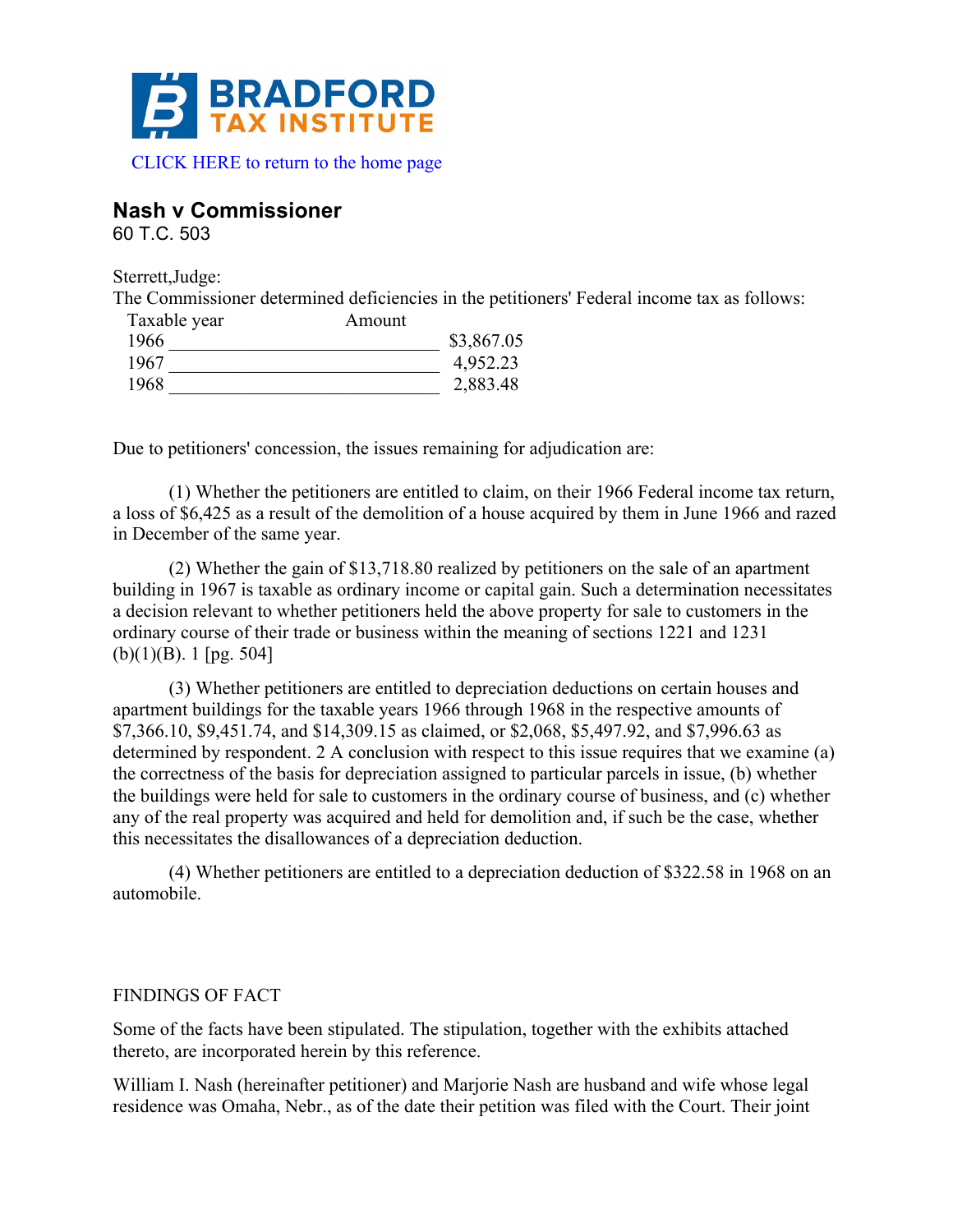Federal income tax returns, reflecting the adoption of the cash receipts and disbursements method of accounting, were filed for the calendar years 1966 and 1967 with the district director of internal revenue at Omaha, Nebr., and for the calendar year 1968 with the district director at Kansas City, Mo.

Petitioner is a graduate aeronautical engineer whose major study was structures. From approximately 1948 to 1961 he was employed with the Corps of Engineers as a structural engineer. In 1961 he entered the real estate business as a self-employed individual. Petitioner's Federal income tax returns for the years in issue list his occupation as investor-builder. The schedule entitled "Profit from Business or Profession" (Schedule C) states that his principal business activity is that of a "Builder." Petitioner is not a licensed real estate broker. He invests in the stock market, holding from \$50,000 to \$200,000 of securities at various times of the year.

In 1954 petitioner purchased property at 3903 Cass Street in Omaha, Nebr. (all street addresses hereinafter referred to are located in Omaha). It cannot be ascertained from the record whether the real estate contained a multifamily dwelling at the time of purchase or whether such was later constructed by petitioner. During the years [pg. 505]before us petitioner rented the building at a profit and apparently still retains ownership.

On August 20, 1957, petitioner purchased a lot at 4903 Caldwell Street. From November 10, 1961, to June 15, 1962, he constructed a six-unit multifamily dwelling thereon. This apartment was sold by petitioner on June 26, 1962.

Petitioner, on March 28, 1960, purchased a lot at 1302 North 49th Avenue on which he constructed an apartment building. The structure was sold on April 10, 1962. On October 6, 1960, petitioner purchased 1304 North 49th Avenue, the lot immediately adjacent to the abovenoted parcel, and in 1964 constructed a multifamily dwelling thereon. Petitioner has retained ownership of this rental property.

On December 30, 1960, petitioner purchased property at 4729 California Street (also described as 515 North 48th Street and lot 7, block 2, Lincoln Place addition to the city of Omaha) on which a 20- by 35-foot framehouse was situated. After renting the structure petitioner acquired a wrecking permit and razed the house on February 23, 1962. A City of Omaha building permit was issued on February 20, 1962, for the construction of an eight-unit apartment. Commencement of construction was extended to August of 1964. After completion of construction petitioner rented the structure until its sale on April 12, 1965, reporting the gain realized on the subsequent sale as ordinary income. In 1969 or 1970 petitioner filed a claim for refund alleging the gain to be capital in nature.

On January 3, 1961, petitioner purchased a parcel of real estate located at 4723 California Street (also referred to as 4725-27 California and lot 6, block 2, Lincoln Place addition to the city of Omaha) on which was located a 20- by 35-foot framehouse. As in the above situation petitioner rented the home for a short period and on February 23, 1962, razed it. After the issuance of a building permit petitioner constructed an eight-unit apartment building. Upon completion of construction (in March 1964) the individual units were offered for rent. Beginning in December of 1964 and extending into 1966, petitioner offered the multifamily dwelling for sale through the local newspaper. The advertisement referred to the property as a "choice investment grossing \$895 monthly." The sale was consummated February 11, 1971.

Property located at 3128-30 Chicago Street was next acquired by petitioner on May 5, 1961. It, too, contained a framehouse which was rented until February 23, 1962, at which time petitioner demolished the structure. A building permit was issued and petitioner constructed an 11-unit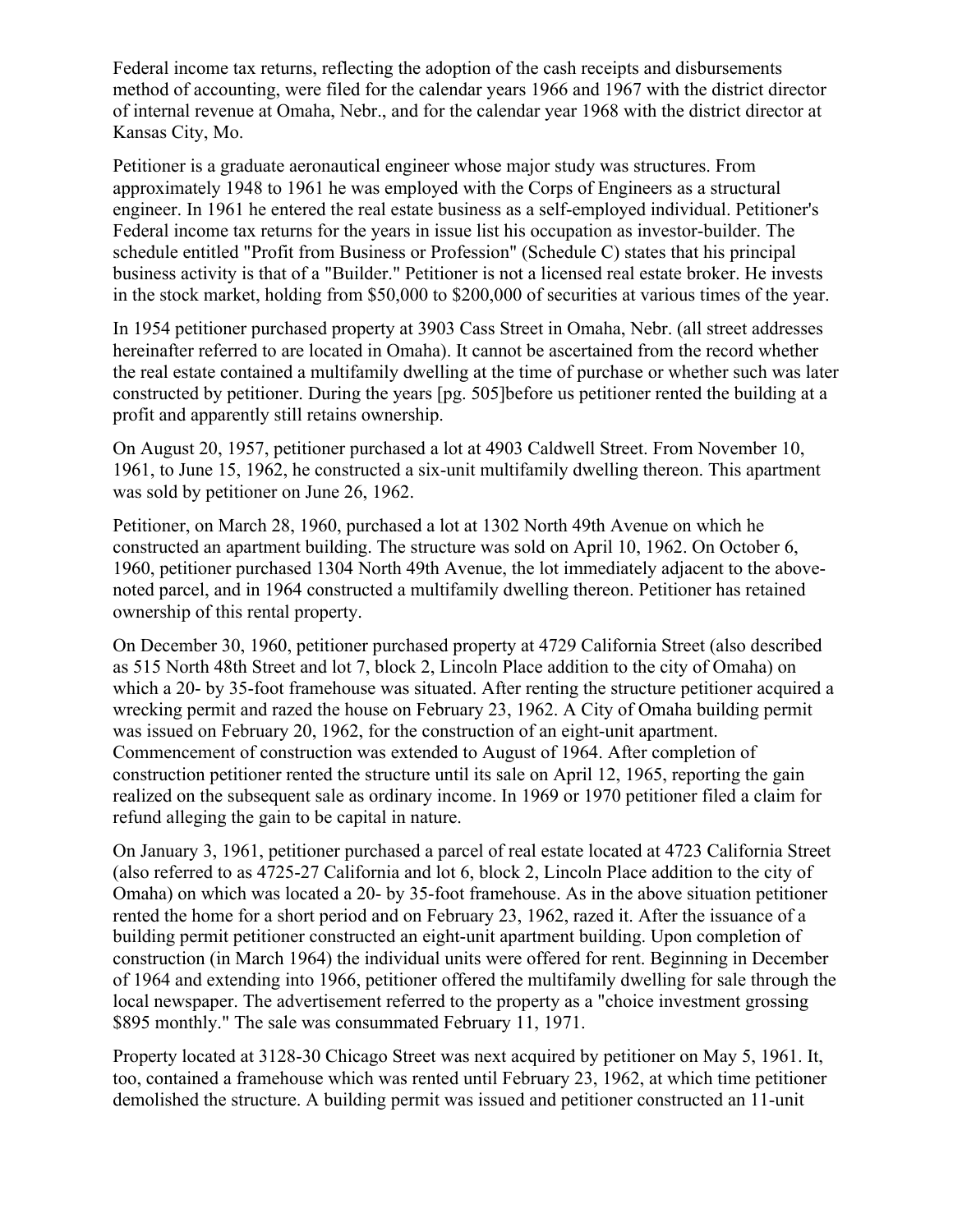apartment building. A certificate of occupancy was issued on May 21, 1965, and shortly thereafter the property was advertised [pg. 506]for sale as "a very good investment with over \$2,100 positive monthly income." The dwelling was sold January 27, 1966, and petitioner reported the gain as ordinary income.

On September 25, 1961, petitioner purchased a lot at 6628 Pratt Street and constructed thereon a five-unit apartment building, which he offered for rent and ultimately sold on February 20, 1962. Shortly thereafter, on May 10, 1962, petitioner purchased property at 817 North 47th Street and erected a multifamily dwelling. The building was fully rented in the fall of 1963 and was not offered for sale until May 2, 1965. The sale was consummated on March 31, 1966, with petitioner reporting the gain as ordinary income.

Petitioner, on August 9, 1963, next acquired the property at 4801 Underwood Street 3 which contained a 25- by 30-foot framehouse. The purchase price totaled \$13,500 of which petitioner allocated \$8,750 to the building and the remaining \$4,750 to the cost of the land. The dwelling, prior to its destruction in 1966, was rented out. Petitioner's return for 1966 reflects rental income of \$285 and expenses of \$1,038.34. A wrecking permit was initially issued in July of 1965 and was re-issued in October 1966. After demolition, an eight-unit apartment building was constructed with a certificate of occupancy being issued on May 4, 1967. The structure is presently owned and rented by petitioner. The 1967 tax return shows a loss of \$799.05 while the 1968 return reflects taxable income of \$2,646.19.

Forty-six twenty (4620) Wakeley Street was acquired by petitioner on June 25, 1964. It contained a 22- by 38-foot framehouse built in 1889 and a garage. Wrecking permits were issued for the garage and dwelling on December 2, 1964, and July 20, 1965, respectively. Upon issuance of a building permit petitioner constructed an eight-unit dwelling at a depreciable cost of \$56,330.20. 4 A certificate of occupancy was issued April 15, 1966, at which time petitioner offered the apartments for rent. The property was first advertised for sale on or about January 1, 1967. In April and May of the same year it was advertised in conjunction with an adjacent building located at 4702 Wakeley Street which also was held for sale. The property was sold on May 24, 1967, for \$71,674. Petitioner's tax return reflects a capital gain of \$13,718.80 and ordinary income of \$2,534.86. 5

Two days after the acquisition of 4620 Wakeley Street, on June 29, 1964, petitioner purchased a house at 4702 Wakeley Street. After issuance of the wrecking permit on February 26, 1965, petitioner constructed [pg. 507]an eight-unit apartment complex which was approved for occupancy on April 11, 1966. Approximately 1 month prior to the issuance of the certificate of occupancy petitioner began advertising the building for sale. The advertisements continued until its sale on June 30, 1969. During this same period the apartment units were offered for rent.

On February 14, 1966, petitioner entered into an agreement with Louis Weiner Real Estate Co., which provided that petitioner would purchase the property located at 4619 Wakeley Street subject to the condition that he was also able to acquire title to the adjacent properties at 4615 and 4617 Wakeley Street. Approximately 4 months later on June 2, 1966, petitioner purchased 4615, 4617, and 4619 Wakeley Street. Each contained an old dwelling. The purchase price of 4615 Wakeley Street was \$9,092 of which petitioner allocated \$5,492 to the house and \$3,600 to the cost of the land. Forty-six seventeen (4617) Wakeley Street reflected a price of \$10,742, \$6,700 to the house and \$4,042 to the land. The price of 4619 Wakeley Street was \$10,750.

In July and August of 1966 petitioner, through a real estate agent, advertised 4619 Wakeley Street for rent at \$75 per month. There is no evidence in the record to indicate that the property was in fact rented. An inspection of the property by City of Omaha officials during this period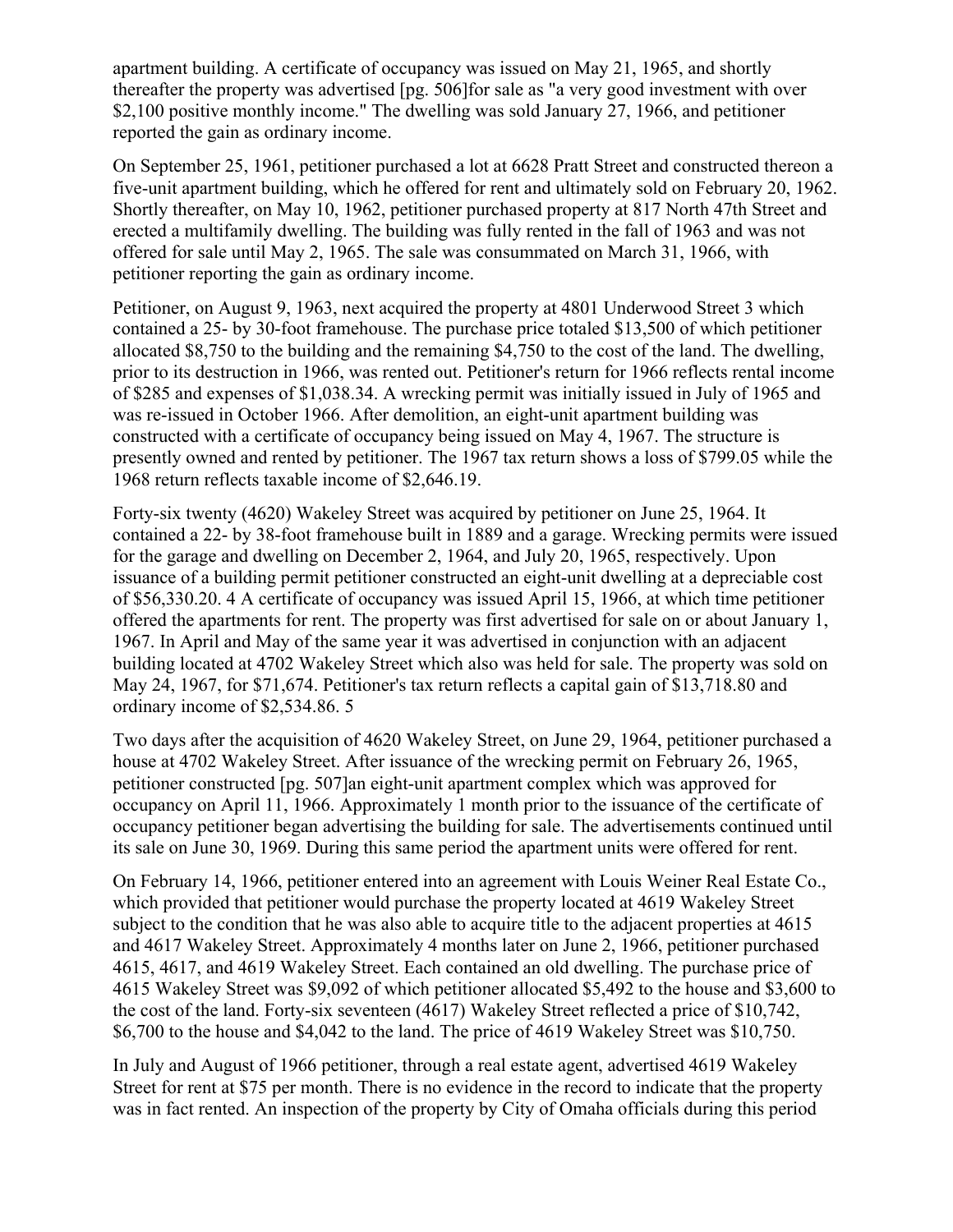revealed it to be unfit for human habitation. 6 After notice of the deficiencies was given to petitioner, followed by his failure to abate these conditions, the property was condemned on December 20, 1966. On December 8, 1966, 12 days prior to the condemnation, petitioner obtained a permit to wreck the dwelling located at 4619 Wakeley Street. A demolition loss of \$6,425 was claimed by petitioner in his 1966 Federal income tax return.

The homes situated at 4615 and 4617 Wakeley Street were rented by petitioner (at a loss) until August 11, 1969, at which time he acquired two wrecking permits. Upon razing these two dwellings petitioner constructed a 20-unit apartment building on the three lots (4615, 4617, and 4619) whose address was designated 4621-4623 Wakeley Street. It was certified for occupancy April 15, 1970, and rented. Petitioner has thus far retained ownership of this building.

Subsequent to the conditional purchase of 4619 Wakeley Street on February 14, 1966, petitioner on March 22, 1966, purchased a house at 4715 Wakeley Street. The purchase price of \$6,623 was allocated \$4,303 to the cost of the house and \$2,320 to the land. Three days later, on March 25, 1966, petitioner acquired the property at 4719 Wakeley [pg. 508]on which a single-family dwelling and garage were located. Petitioner allocated the \$12,579 purchase price, \$9,059 to the building and \$3,520 to the cost of the land. From the time of acquisition until the issuance of a wrecking permit on September 25, 1967, the two houses were rented, but the expenses consistently exceeded rental income. Depreciation claimed up to the date of demolition totaled \$720.77 and \$1,449.50, respectively, computed on the basis of a 15-year life. After destruction of the dwellings petitioner constructed a three-story apartment building, designated as 4717-19 Wakeley Street, consisting of 13 apartment units, four garages, and storage areas. Construction was completed on April 22, 1968. The property was advertised for sale in 1968 as investment property "all leased and producing \$19,500 per year." It was sold on July 23, 1969.

On March 31, 1966, petitioner purchased rental property at 527 Park Avenue which he sold in 1966.

Petitioner, on June 24, 1968, purchased a dwelling at 4708 Davenport Street for a total consideration of \$17,555. Eleven thousand five hundred and fifty-five dollars (\$11,555) was allocated to the cost of the house and the remaining \$6,000 to the land. This property was rented in 1968 at a loss. Petitioner has retained ownership of this property.

The following is a summary of the dates of acquisition, issuance of wrecking and building permits, and various times of sales:

|                                               | Date Wrecking Building Certificate Date |      |           |           |                                     |          |          |
|-----------------------------------------------|-----------------------------------------|------|-----------|-----------|-------------------------------------|----------|----------|
| Property                                      |                                         |      |           |           | acquired permit permit of apartment |          |          |
|                                               |                                         |      | occupancy | sold      |                                     |          |          |
| 3903 Cass Street                              |                                         | 1954 |           |           |                                     |          | Retained |
|                                               |                                         |      |           | ownership |                                     |          |          |
| 4903 Caldwell Street 8/20/57 11/10/61 6/15/62 |                                         |      |           |           |                                     | 6/26/62  |          |
| 1302 North 49th Ave 3/28/60                   |                                         |      |           |           |                                     |          | 4/10/62  |
| 1304 North 49th Ave 10/6/60                   |                                         |      |           | 1963      | 1964                                | Retained |          |
|                                               |                                         |      |           | ownership |                                     |          |          |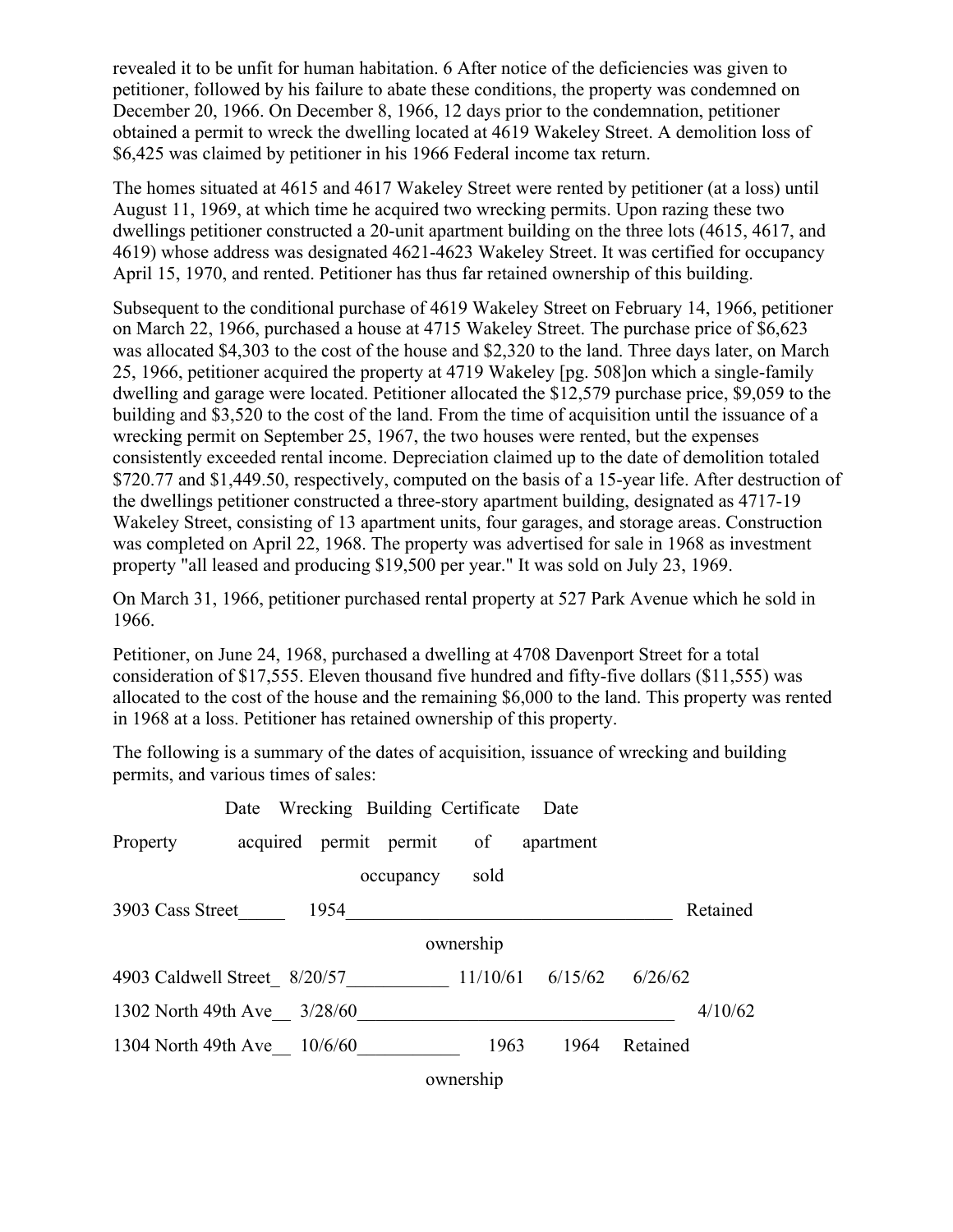| 4/12/65 / 4/12/65 / 4/12/65 / 4/12/65 / 4/12/65 / 4/12/65 / 4/12 |             |                                                     |  |          |
|------------------------------------------------------------------|-------------|-----------------------------------------------------|--|----------|
| 4723 California St___ 1/3/61 2/23/62 2/20/62 __________ 2/11/71  |             |                                                     |  |          |
| 3128-30 Chicago St___ 5/5/61 2/23/62 2/21/62 5/21/65 1/27/66     |             |                                                     |  |          |
|                                                                  |             |                                                     |  |          |
| 817 North 47th St___ 5/10/62 ____________ 1962 1963 3/31/66      |             |                                                     |  |          |
| 4801 Underwood St___ 8/9/63 {7/20/65 7/28/65} 5/4/67 Retained    |             |                                                     |  |          |
|                                                                  |             | ${10/6/66 \t10/6/66}$ ownership                     |  |          |
| 4620 Wakeley St 6/27/64 {12/2/64 7/28/65 4/15/66 5/24/67         |             |                                                     |  |          |
|                                                                  | ${7/20/65}$ |                                                     |  |          |
| 4702 Wakeley St 6/29/64 2/26/65 6/10/65 4/11/66 6/30/69          |             |                                                     |  |          |
| 4715 Wakeley St. < 1> 3/22/66}                                   |             |                                                     |  |          |
|                                                                  |             | $\{9/25/67\quad 8/4/67\quad 4/22/68\quad 7/23/69\}$ |  |          |
| 4719 Wakeley St 3/25/66}                                         |             |                                                     |  |          |
|                                                                  |             |                                                     |  | 1966     |
| 4615 Wakeley St. < 2> 6/2/66 8/11/69}                            |             |                                                     |  |          |
| 4617 Wakeley St 6/2/66 8/11/69} 3/25/69 4/15/70 Retained         |             |                                                     |  |          |
| 4619 Wakeley St_________ 6/2/66 12/8/66} ownership               |             |                                                     |  |          |
| 4708 Davenport St 6/24/68                                        |             |                                                     |  | Retained |
|                                                                  |             | ownership                                           |  |          |
|                                                                  |             |                                                     |  |          |

<1>One apartment bui\_lding was constructed on the two lots

referred to as 4717-19 Wakeley St.

<2>One apartment building was constructed on the three lots

referred to as 4621-4623 Wakeley St.

# [pg. 509]

During the years in issue the petitioner reported on his Federal income tax returns the following amounts of net rental income and losses:

| Property                           | 1966 | 1967       | 1968 |        |                                    |
|------------------------------------|------|------------|------|--------|------------------------------------|
| 3903 Cass. St. (apartment)         |      | \$2,188.61 |      |        | $$1,811.03$ $$2,140.15$            |
| 1304 N. 49th Ave. (apartment)      |      |            |      |        | $(1,305.45)$ $(327.95)$ $2,109.89$ |
| 4725-27 California St. (apartment) |      | 833.27     |      | 827.74 | 664.22                             |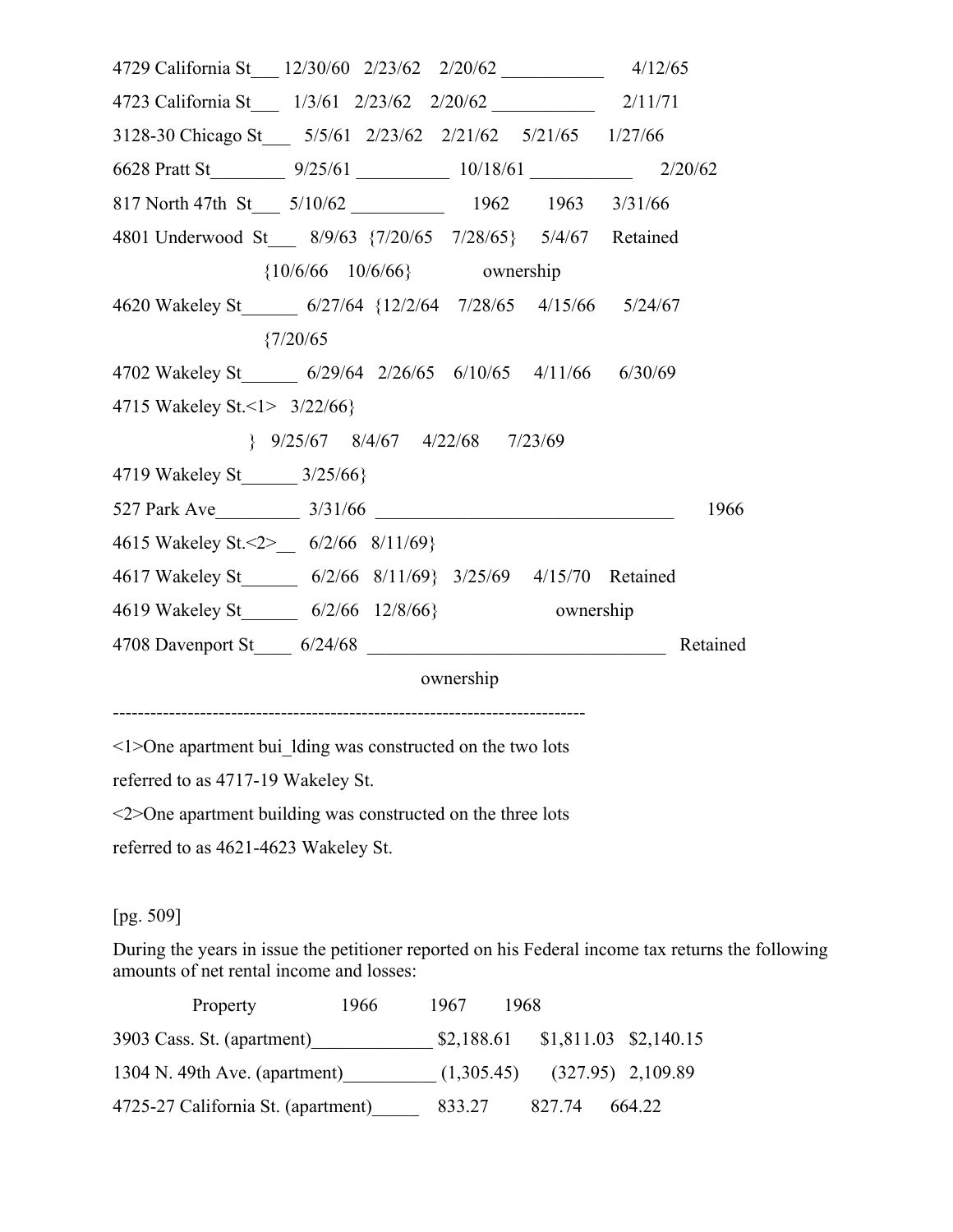| 3128-30 Chicago St. (apartment) 601.00                  |            |
|---------------------------------------------------------|------------|
| 817 North 47th St. (apartment) 619.00                   |            |
| 4801 Underwood St. (house) (753.34)                     |            |
|                                                         |            |
| 4620 Wakeley St. (apartment) (2,920.86) 2,356.00        |            |
| 4702 Wakeley St. (apartment) 1,147.96 2,745.92 1,861.72 |            |
| 4715 Wakeley St. (house) (274.74) (814.03)              |            |
| 4719 Wakeley St. (house) (203.00) (841.50)              |            |
|                                                         |            |
| 527 Park Avenue (house) 195.00                          |            |
| 4615 Wakeley St. (house) (627.39) (562.16) (412.45)     |            |
| 4617 Wakeley St. (house) (382.81) (637.92) (266.83)     |            |
| 4708 Davenport St. (house)                              | (917.75)   |
| Management fee                                          | (4,160.00) |

With regard to the houses acquired prior to wrecking, petitioner applied a 150-percent decliningbalance method of depreciation with a 15-year life and no salvage value. The depreciation claimed and remaining bases of two houses (prior to wrecking) whose bases on construction of the subsequent apartment are in issue may be reflected as follows:

| House          | Depreciation claimed Remaining basis |            |            |
|----------------|--------------------------------------|------------|------------|
| 4801 Underwood |                                      | \$1,945.39 | \$6,804.61 |
| 4715 Wakeley   |                                      | 720.77     | 3,582.23   |
| 4719 Wakeley   |                                      | 1,449.50   | 7,609.50   |

The depreciation and basis of the third house, 4702 Wakeley, prior to wrecking cannot be ascertained from the record.

The bases and depreciation claimed by petitioner during the years in issue and respondent's adjustments with regard solely to properties in issue may be reflected as follows: [pg. 510]

|                            | Basis<1>        |            |  |
|----------------------------|-----------------|------------|--|
| Property                   | Claimed Allowed |            |  |
| 4801 Underwood St. (house) |                 | \$8,750.00 |  |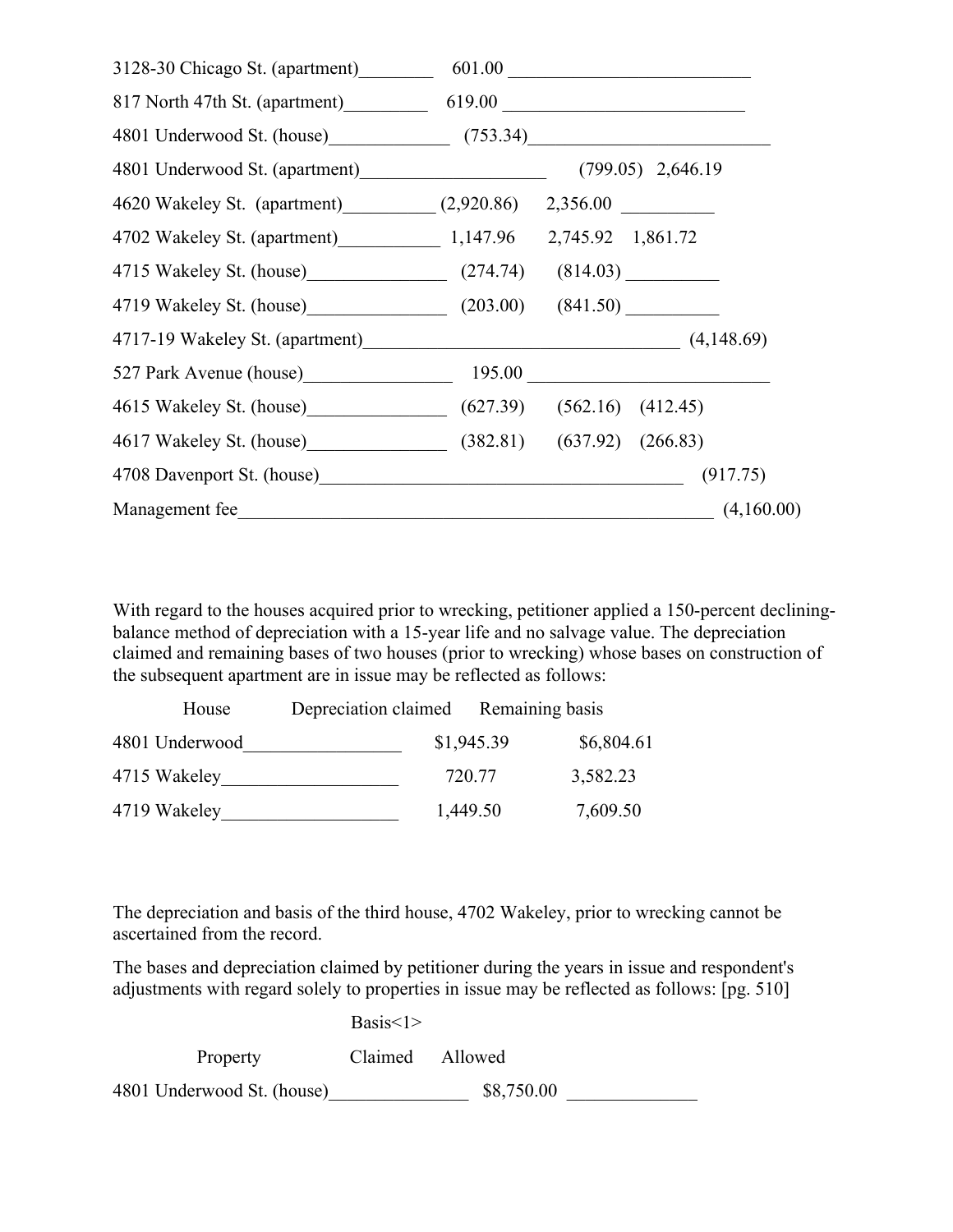| 4801 Underwood St. (apartment)                      |                                                                                                                       | 54,557.61  | \$47,318.66 |
|-----------------------------------------------------|-----------------------------------------------------------------------------------------------------------------------|------------|-------------|
| 4620 Wakeley St. (apartment)                        |                                                                                                                       | 56,330.20  |             |
| 4702 Wakeley St. (apartment) 61,310.27 51,780.00    |                                                                                                                       |            |             |
| 4715 Wakeley St. (house) 4,303.00                   |                                                                                                                       |            |             |
| 4719 Wakeley St. (house) 9,059.00                   |                                                                                                                       |            |             |
| 4717-19 Wakeley St. (apartment) 91,449.73 80,258.00 |                                                                                                                       |            |             |
| 4615 Wakeley St. (house) 5,492.00                   |                                                                                                                       |            |             |
| 4617 Wakeley St. (house) 6,700.00                   |                                                                                                                       |            |             |
| 4708 Davenport St. (house) 11,555.00                |                                                                                                                       |            |             |
| Total                                               | <u> 1980 - Jan Sterling, mars and de la provincia de la provincia de la provincia de la provincia de la provincia</u> |            |             |
|                                                     | 1966 depreciation < 2>                                                                                                |            |             |
| Property                                            | Claimed                                                                                                               | Allowed    |             |
| 4801 Underwood St. (house)                          |                                                                                                                       | \$434.34   |             |
|                                                     |                                                                                                                       |            |             |
| 4620 Wakeley St. (apartment) 2,534.86               |                                                                                                                       |            |             |
| 4702 Wakeley St. (apartment) 2,758.96               |                                                                                                                       |            | \$1,611     |
|                                                     |                                                                                                                       | 322.74     | 48          |
|                                                     |                                                                                                                       | 604.00     | 401         |
| 4717-19 Wakeley St. (apartment)                     |                                                                                                                       |            |             |
| 4615 Wakeley St. (house)                            |                                                                                                                       | 320.39     |             |
| 4617 Wakeley St. (house)                            |                                                                                                                       | 390.81     | 8           |
|                                                     |                                                                                                                       |            |             |
|                                                     |                                                                                                                       |            |             |
|                                                     | 7,366.10 2,068                                                                                                        |            |             |
|                                                     | 2,068.00                                                                                                              |            |             |
|                                                     |                                                                                                                       |            |             |
| Total                                               | <u> 1990 - Johann Barbara, martin amerikan ba</u>                                                                     | 5,298.10   |             |
|                                                     | 1967 depreciation                                                                                                     |            |             |
| Property                                            | Claimed                                                                                                               | Allowed    |             |
| 4801 Underwood St. (house)                          |                                                                                                                       |            |             |
| 4801 Underwood St. (apartment)                      |                                                                                                                       | \$3,547.05 | \$2,748.00  |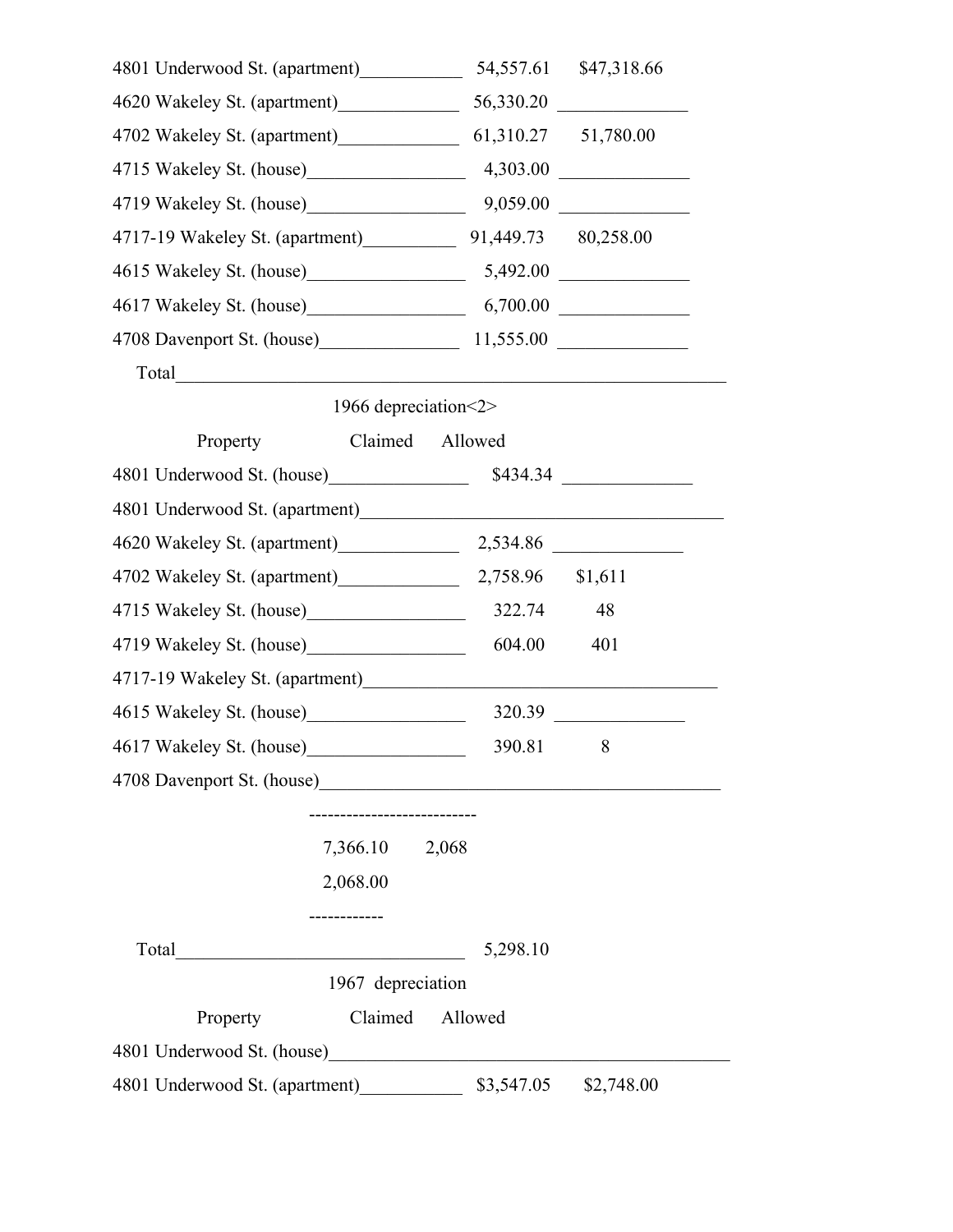| 845.50               | 4.00                                                                                                                                                                                                                                    |                                                                                                                                                                                                                                                                                                                                                                                                                                                                                                                                           |
|----------------------|-----------------------------------------------------------------------------------------------------------------------------------------------------------------------------------------------------------------------------------------|-------------------------------------------------------------------------------------------------------------------------------------------------------------------------------------------------------------------------------------------------------------------------------------------------------------------------------------------------------------------------------------------------------------------------------------------------------------------------------------------------------------------------------------------|
|                      |                                                                                                                                                                                                                                         |                                                                                                                                                                                                                                                                                                                                                                                                                                                                                                                                           |
|                      |                                                                                                                                                                                                                                         |                                                                                                                                                                                                                                                                                                                                                                                                                                                                                                                                           |
|                      |                                                                                                                                                                                                                                         |                                                                                                                                                                                                                                                                                                                                                                                                                                                                                                                                           |
|                      |                                                                                                                                                                                                                                         |                                                                                                                                                                                                                                                                                                                                                                                                                                                                                                                                           |
|                      |                                                                                                                                                                                                                                         |                                                                                                                                                                                                                                                                                                                                                                                                                                                                                                                                           |
|                      |                                                                                                                                                                                                                                         |                                                                                                                                                                                                                                                                                                                                                                                                                                                                                                                                           |
|                      |                                                                                                                                                                                                                                         |                                                                                                                                                                                                                                                                                                                                                                                                                                                                                                                                           |
|                      |                                                                                                                                                                                                                                         |                                                                                                                                                                                                                                                                                                                                                                                                                                                                                                                                           |
| Allowed              |                                                                                                                                                                                                                                         |                                                                                                                                                                                                                                                                                                                                                                                                                                                                                                                                           |
|                      |                                                                                                                                                                                                                                         |                                                                                                                                                                                                                                                                                                                                                                                                                                                                                                                                           |
|                      |                                                                                                                                                                                                                                         |                                                                                                                                                                                                                                                                                                                                                                                                                                                                                                                                           |
|                      |                                                                                                                                                                                                                                         |                                                                                                                                                                                                                                                                                                                                                                                                                                                                                                                                           |
|                      |                                                                                                                                                                                                                                         |                                                                                                                                                                                                                                                                                                                                                                                                                                                                                                                                           |
|                      |                                                                                                                                                                                                                                         |                                                                                                                                                                                                                                                                                                                                                                                                                                                                                                                                           |
|                      |                                                                                                                                                                                                                                         |                                                                                                                                                                                                                                                                                                                                                                                                                                                                                                                                           |
|                      | 2,121.00                                                                                                                                                                                                                                |                                                                                                                                                                                                                                                                                                                                                                                                                                                                                                                                           |
|                      | 53.00                                                                                                                                                                                                                                   |                                                                                                                                                                                                                                                                                                                                                                                                                                                                                                                                           |
|                      | 301.00                                                                                                                                                                                                                                  |                                                                                                                                                                                                                                                                                                                                                                                                                                                                                                                                           |
|                      |                                                                                                                                                                                                                                         |                                                                                                                                                                                                                                                                                                                                                                                                                                                                                                                                           |
|                      |                                                                                                                                                                                                                                         |                                                                                                                                                                                                                                                                                                                                                                                                                                                                                                                                           |
|                      |                                                                                                                                                                                                                                         |                                                                                                                                                                                                                                                                                                                                                                                                                                                                                                                                           |
|                      |                                                                                                                                                                                                                                         |                                                                                                                                                                                                                                                                                                                                                                                                                                                                                                                                           |
|                      |                                                                                                                                                                                                                                         |                                                                                                                                                                                                                                                                                                                                                                                                                                                                                                                                           |
| 5,497.92<br>7,996.63 | 4702 Wakeley St. (apartment)<br>9,451.74 5,497.92<br><u> 1980 - Johann Barnett, fransk politik (</u><br>3,953.82<br>1968 depreciation<br>Claimed<br>4717-19 Wakeley St. (apartment)<br>4708 Davenport St. (house)<br>14,309.15 7,996.63 | 4620 Wakeley St. (apartment) Marian March 2014<br>\$3,513.08 2,745.92<br>4615 Wakeley St. (house) 517.16<br>4617 Wakeley St. (house) 630.92<br>4801 Underwood St. (apartment) 53,126.15 \$2,732.66<br>4702 Wakeley St. (apartment) 53,302.28 2,788.97<br>4715 Wakeley St. (house)<br><u>Letting</u> the state of the state of the state of the state of the state of the state of the state of the state of the state of the state of the state of the state of the state of the state of the<br>6,269.69<br>465.45<br>567.83<br>$577.75$ |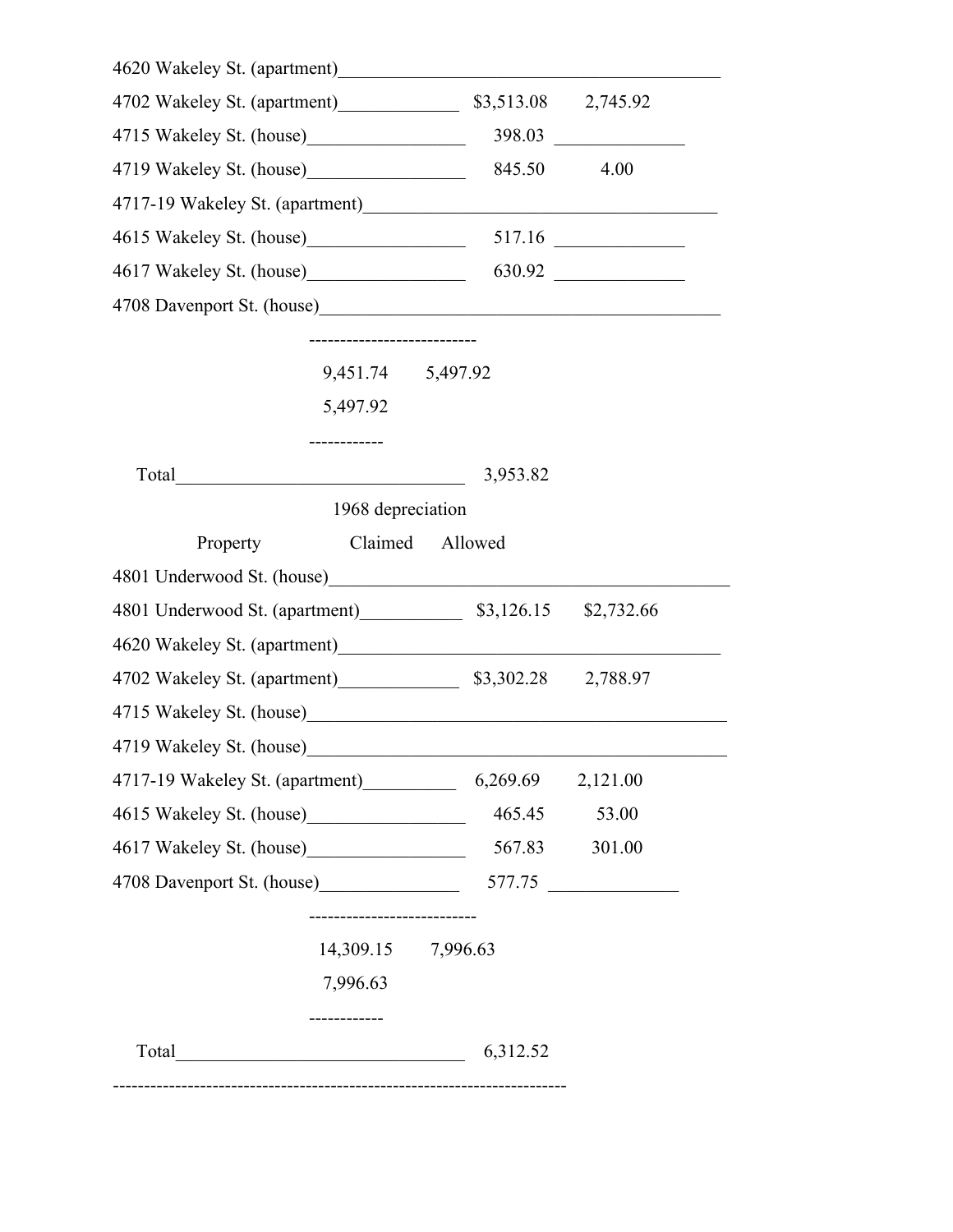<1>Bases of depreciable property only (excluding land).

<2>The depreciation allowed is limited to the extent of net

rental income (excluding depreciation).

# [pg. 511]

During the years in issue petitioner kept no books or records specifically identifying properties held for sale and for investment. The records maintained by petitioner consisted of canceled checks, schedules of apartment units showing names of tenants, and annual summaries.

During 1968 petitioner owned a 1963 Chevrolet automobile which he used for both business and personal use. In the fall of 1968 petitioner sold the "Chevy" and purchased a new 1969 Ford LTD. In his 1968 return petitioner claimed the following expense:

Auto--6,720 mi.  $10¢ = $672.00$ New Auto--1,900 mi. in '68=\$137.25

In addition he claimed a depreciation deduction of \$322.58 on the Ford.

The notice of deficiency mailed to the petitioner was dated November 16, 1970. It disallowed the condemnation loss of \$6,425 deducted by the petitioner on his 1966 return with regard to the house located at 4619 Wakeley Street. It further determined that the gain realized on the sale of 4620 Wakeley Street was taxable as ordinary income and not capital gain since, argues respondent, such property was held for sale to customers in the ordinary course of business. The notice of deficiency reduced the depreciable basis of the apartment units located at 4717-19 Wakeley Street, 4801 Underwood Street, and 4702 Wakeley Street and it disallowed all or part of the depreciation deductions claimed by petitioner on the single and multifamily dwellings noted at page 510 supra on the grounds that they were either held for sale or acquired solely to demolish.

On December 14, 1969, and January 2, 1970, the petitioner and respondent respectively executed a written agreement pursuant to the provisions of section 6501(c)(4) extending the period for the assessment of tax for the taxable year 1966 to December 31, 1970.

# **OPINION**

Before directing ourselves to the enumerated issues set out above, we are first required to determine whether the taxable year ended December 31, 1966, is barred by the statute of limitations. Petitioner in his petition asserts that the notice of deficiency was issued subsequent to the expiration of the statute of limitations. Specifically he notes that the statutory notice for all years in issue was dated November 16, 1970, which, argues petitioner, is clearly beyond the 3 year statutory period as provided in section 6501(a). Respondent however introduced a Form 872, "Consent Fixing Period of Limitation Upon Assessment of Income and Profits Tax," executed by the petitioner and respondent on December 14, 1969, and January 2, 1970, respectively [pg. 512](prior to the running of the statutory period), which, as permitted in section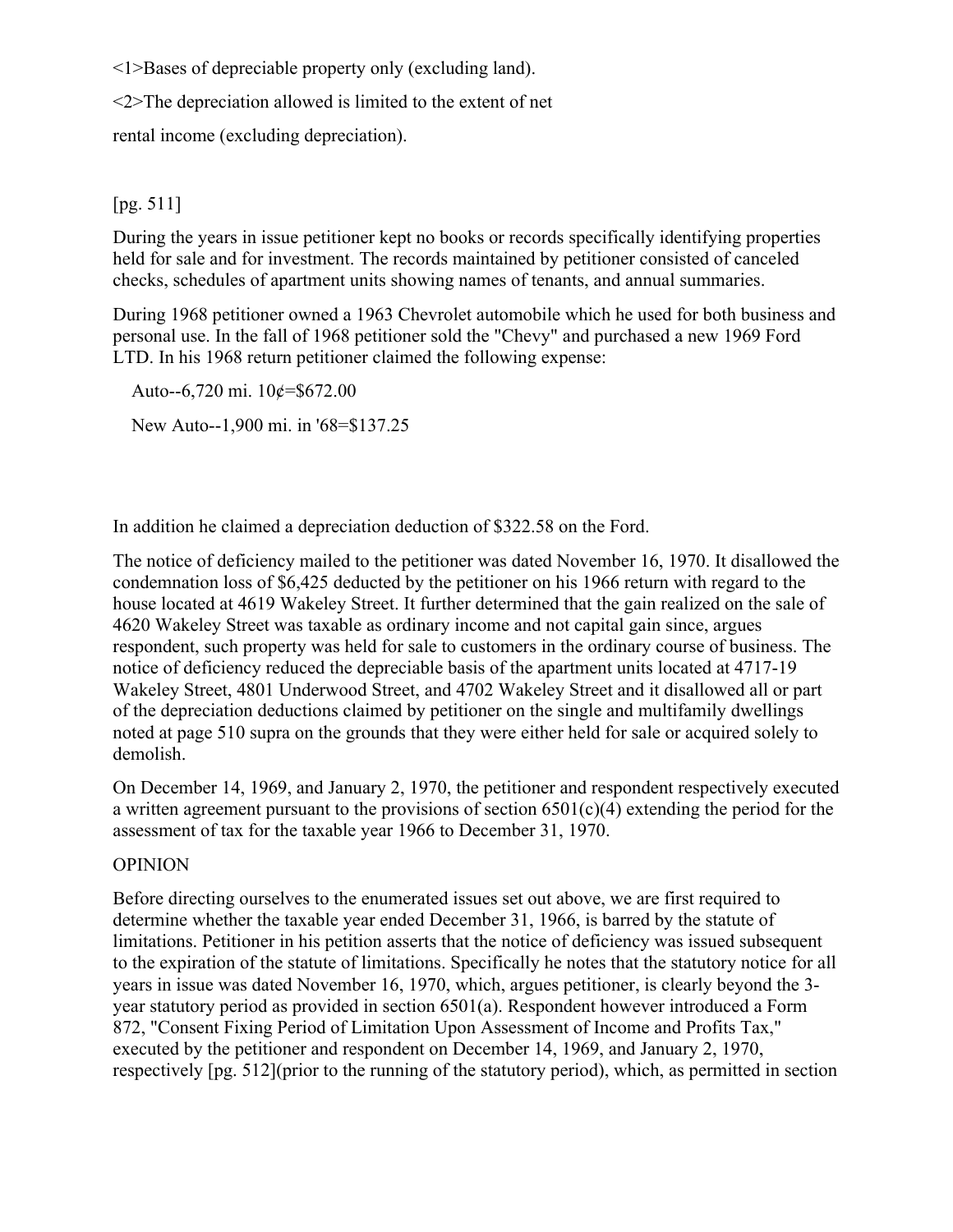$6501(c)(4)$ , extended the applicable period for issuance of the notice of deficiency to December 31, 1970. The statutory notice is therefore timely.

The first issue presented for our determination relates to whether the petitioner is entitled to a \$6,425 loss, claimed on his 1966 Federal income tax return, as a result of the demolition of a building located at 4619 Wakeley Street.

Section 165(a) permits as a deduction "any loss sustained during the taxable year and not compensated for by insurance or otherwise." Section 165(c) (excluding casualty losses) limits the deduction permitted to an individual to those incurred in a trade or business or a transaction entered into for profit.

The regulations at 1.165-3(a)(1) and (b)(1), referring specifically to demolition losses, provide in substance that if real property is acquired (in the course of business or in a transaction entered into for profit) with the intention of demolishing the building situated thereon no deduction shall be allowed on account of the demolition. 7 However, if no such intent exists at the time of acquisition, but is formed subsequently, the loss incurred at the time of demolition will be deductible to the extent of the building's adjusted basis plus costs of demolition. 8 These regulations have been quoted and expounded upon in numerous judicial decisions. In Panhandle State Bank, 39 T.C. 813, 816-817 (1963), this Court stated:

If, at the date of purchase, there was no intent to demolish the building, an allocation of purchase price between the building and the land is proper and the loss incurred in the subsequent demolition of the building is an allowable loss. Jack M. Chesbro, 21 T.C. 123 (1953), affirmed per curiam 225 F. 2d 674 (1955), certiorari denied 350 U.S. 995 (1956). If a change in circumstances makes the building unsuitable for its intended use the purchaser is entitled to a demolition loss in the year of demolition equal to the adjusted basis of the building [pg. 513] decreased by the net salvage, cf. William Heyman, 6 T.C. 799 (1946), and Income Tax Regs., sec. 1.165-3(b).

Several years earlier in Lynchburg National Bank & Trust Co., 20 T.C. 670, 673-674 (1953), affd. 208 F.2d 757 (C.A. 4, 1953), we noted:

Where, as here, there is a purchase of land with the intent to demolish a building situated thereon and erect a new one, no part of the price paid is allocable to the building, since it is deemed that the building has no value to the purchaser and it is the land which is purchased and which alone has value. The entire purchase price, therefore, represents the cost of the land and becomes the purchaser's basis. N. W. Ayer & Son, Inc., 17 T.C. 631. The fact that a certain value was placed on the building at the time of purchase, that the buildings were rented and rent collected, and depreciation claimed is deemed immaterial. The original intention is the determining factor. \*\*\*

Finally in Meyer v. United States, 247 F. Supp. 939, 944 (D. Mass. 1965), affirmed per curiam 362 F. 2d 264 (C.A. 1, 1966), the District Court noted:

As used in Treasury Regulations § 1.165-3, the phrase "with the intention of demolishing either immediately or subsequently the buildings situated thereon" should be interpreted as though it read "with the dominant intention." Rarely does a man have an intention which he is not prepared to yield to circumstances. What a draftsman of regulations implies when he uses word "intention" is an intention or purpose to be followed under circumstances which are foreseen as more probable than not.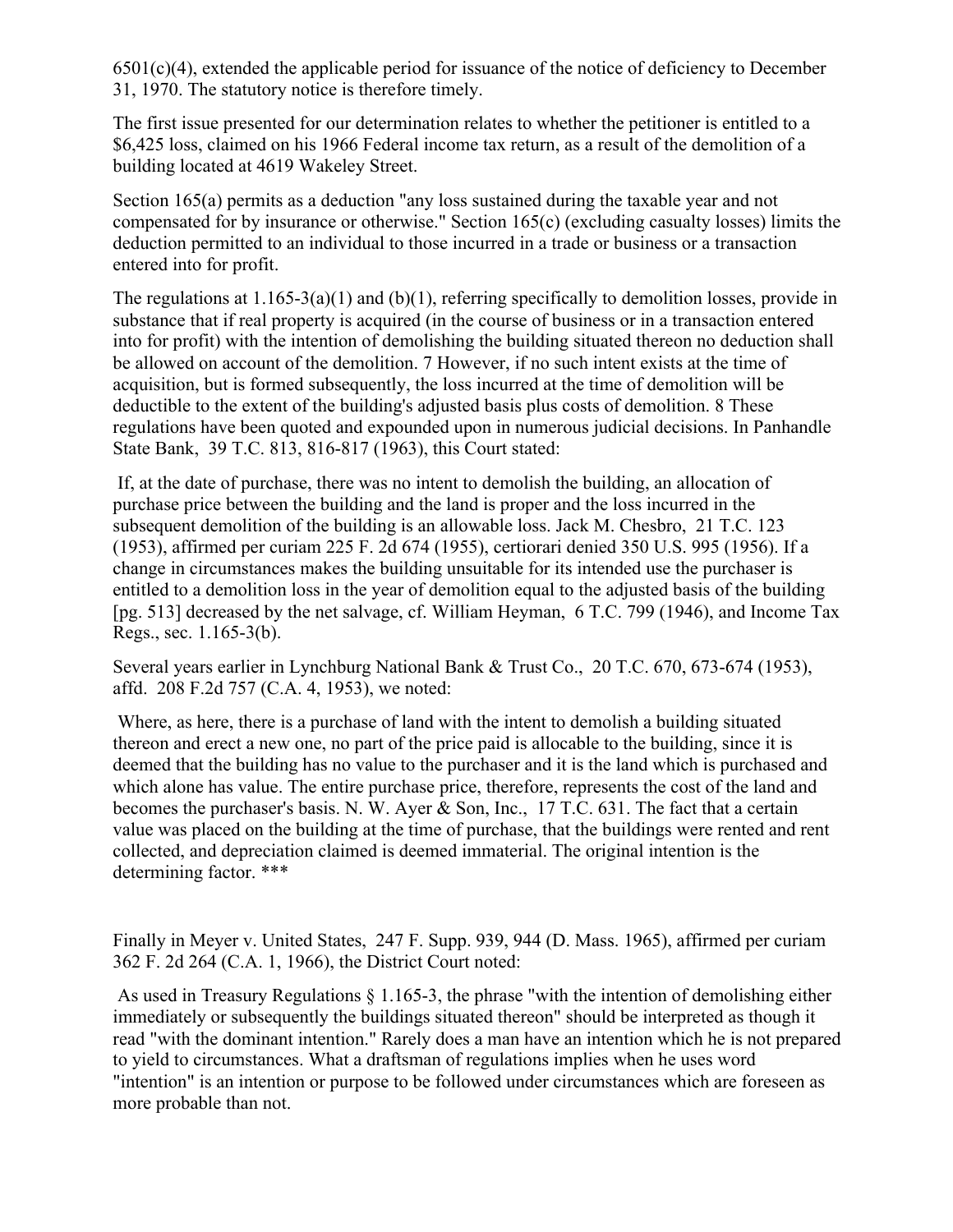It is clear, then, that the purchaser's intent at the time of acquisition is of controlling importance. This is a question of fact. Adolph B. Canelo III, 53 T.C. 217 (1969), affirmed per curiam on another issue 447 F. 2d 484 (C.A. 9, 1971). The regulations at 1.165-3(c) list a series of factors to assist in making the necessary determination. 9 Applying [pg. 514]these tests along with the various guidelines enunciated in case law it is our conclusion that the dominant intent to demolish clearly existed at the time of purchase.

The house at the time of acquisition was 77 years old. It was dilapidated, generally deteriorated, and structurally unsound, needing extensive repairs costing in the vicinity of \$3,500 (which petitioner could not justify spending under any circumstances). Petitioner had knowledge of these conditions prior to purchase and, with his obvious expertise as a structural engineer, clearly must have recognized the un-inhabitability of the house. This is further supported by the City of Omaha's letter issued shortly after the petitioner acquired the property which noted that the house was in such poor condition as not to be usable for human occupancy.

The record further demonstrates (as will be discussed infra ) that petitioner's principal business activity consisted of the construction and sale of multifamily housing units. He carried out this mode of livelihood by buying old houses, destroying them, and constructing in their place apartment buildings which in most instances were sold. The house at 4619 Wakeley Street was no different. In February of 1966, 4 months prior to the acquisition, petitioner entered into an agreement to buy the property in question on the condition that he also obtain the right to secure the two adjacent parcels at 4615 and 4617 Wakeley Street. On June 2, 1966, he purchased the three lots and on December 8 of the same year a wrecking permit was issued for the 4619 Wakeley Street home. In March of 1969 petitioner obtained a building permit and shortly thereafter wrecked the two adjacent buildings and constructed a 20-unit multifamily dwelling on the three parcels.

Petitioner asserts however that his intention at the time of acquisition was to rent and his plans were changed solely because of the condemnation. He supported this contention by introducing newspaper ads advertising the building for rent at \$75 a month.

We find petitioner's contentions unconvincing. First, as the regulations and case law point out, the renting of property will not permit a loss on demolition if the party had the intent to demolish at the time of acquisition. Here we do not even have a rental but merely the supposed intention to rent. Further, as the Court of Appeals for the Fifth Circuit in United States v. Ivey, 294 F. 2d 799, 807 (C.A. 5, 1961), noted when discussing the taxpayer's intention to rent: "The jury might reasonably infer that the taxpayer would not have purchased the property with the expectation of holding it for rental at such a low return." Keeping in mind the earlier discussion, the supposed intention to rent at \$75 a month does not convince us that petitioner [pg. 515]had any other motive in acquiring the property than its ultimate demolition.

While the condemnation by the City would normally bolster petitioner's position, in this particular situation it tends to detract from it. The City's representatives notified petitioner of the dwelling's condition in August of 1966 (2 months after acquisition) indicating in their letter that they had previously inspected the building and found it uninhabitable. They requested the petitioner to improve the situation or they would condemn the building. The petitioner did nothing to improve the structure's condition, but rather obtained a permit to wreck the building 2 weeks prior to the issuance of the condemnation order.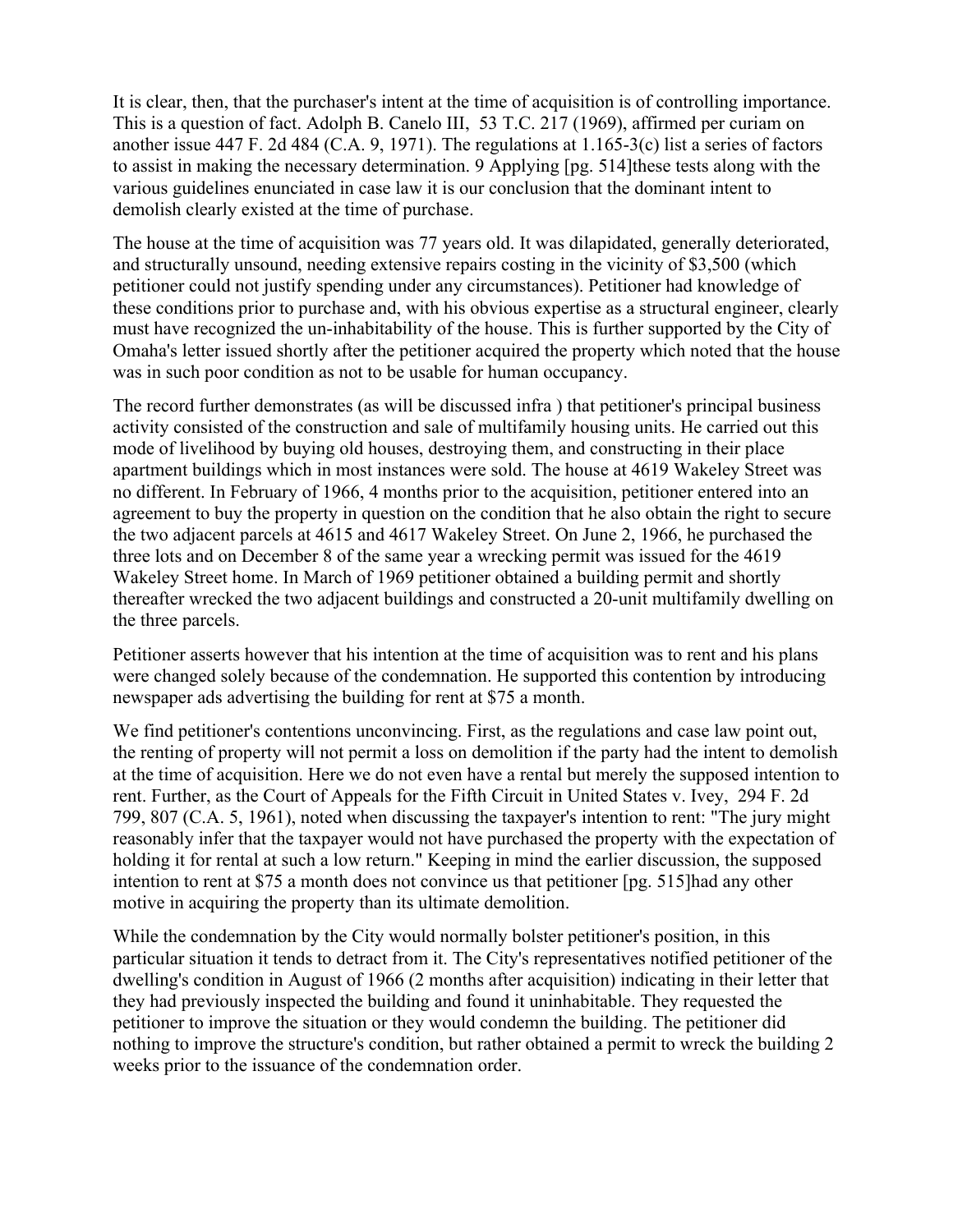On the evidence presented we conclude that petitioner acquired the property with the intention to demolish and therefore is not entitled to a loss deduction.

Turning to the second issue, respondent asserts that the gain realized by the petitioner on the sale of the apartment unit at 4620 Wakeley Street should be taxable at ordinary-income rates because, urges respondent, petitioner held such property primarily for sale to customers in the ordinary course of business. Petitioner, to the contrary, maintains that the property was constructed and held for the production of rental income and therefore the character of the realized gain is governed by the language of section 1231, i.e. capital gain.

Section 1221(1) excludes from the capital asset category property held primarily for sale to customers in the ordinary course of business. Section 1231, while extending capital asset treatment on gain to certain property otherwise excluded by section 1221, likewise denies the favored treatment to property falling within this particular exclusion. Thus, simply stated, the issue is whether the 4620 Wakeley Street property was held by the petitioner primarily for sale to customers in the ordinary course of petitioner's business.

Primarily means "of first importance" or "principally." Malat v. Riddell, 383 U.S. 569 (1966). "For sale to customers" refers simply to the intention to sell and "in the ordinary course of business" contemplates "the taxpayer

\*\*\* [being] in a business of which the sale is a part

\*\*\* [and] it must also be in the 'ordinary course' of the business." S. O. Bynum, 46 T.C. 295, 302 (1966) (concurring opinion). Such is a question of fact to be determined from all the relevant facts and circumstances. Kelley v. Commissioner, 281 F. 2d 527 (C.A. 9, 1960). "The burden of proof, to establish the negative of this proposition, is on petitioner, and we recognize, as we must, that the capital gain provisions, being an exception to the normal-tax rates, are to be construed narrowly. Corn Products Co. v. Commissioner, 350 U.S. 46, 52 (1955)." S. O. Bynum, 46 T.C. at 298. [pg. 516]

It is the decision of this Court that the petitioner has failed to demonstrate the inapplicability of the section 1221(1) exception here in issue. Rather, the facts clearly reflect the petitioner's intention to hold the property for sale in the normal course of his business. As petitioner's returns indicate, his main business activity was as a builder. Commencing in approximately 1960 petitioner followed a pattern of buying single-family dwellings, razing the structures, and constructing on the vacant land multifamily apartment buildings which he, in most instances, attempted to sell. Specifically the record indicates that during this period petitioner acquired at least 17 parcels of land, most of which contained single-family homes, which he razed, built thereon 11 multifamily dwellings, 10 and sold 10 of them.

The property at 4620 Wakeley Street was no exception. Petitioner purchased it on June 27, 1964. Wrecking permits were issued for the garage and dwelling on December 2, 1964, and July 20, 1965, respectively. A certificate of occupancy for the new structure was issued April 15, 1966; it was advertised for sale commencing in January of 1967 and extending into May of the same year, at which time, on May 24, 1967, it was sold.

We recognize, as petitioner points out, that both the houses, prior to being razed, and the buildings, before sale, were rented. This however does not alter the result reached herein. With one exception, every house, including 4620 Wakeley Street, produced a loss during the years before demolition, which further supports our conclusion that they were acquired only as the first link in the chain leading to the construction and sale of multifamily dwellings. As to the rental of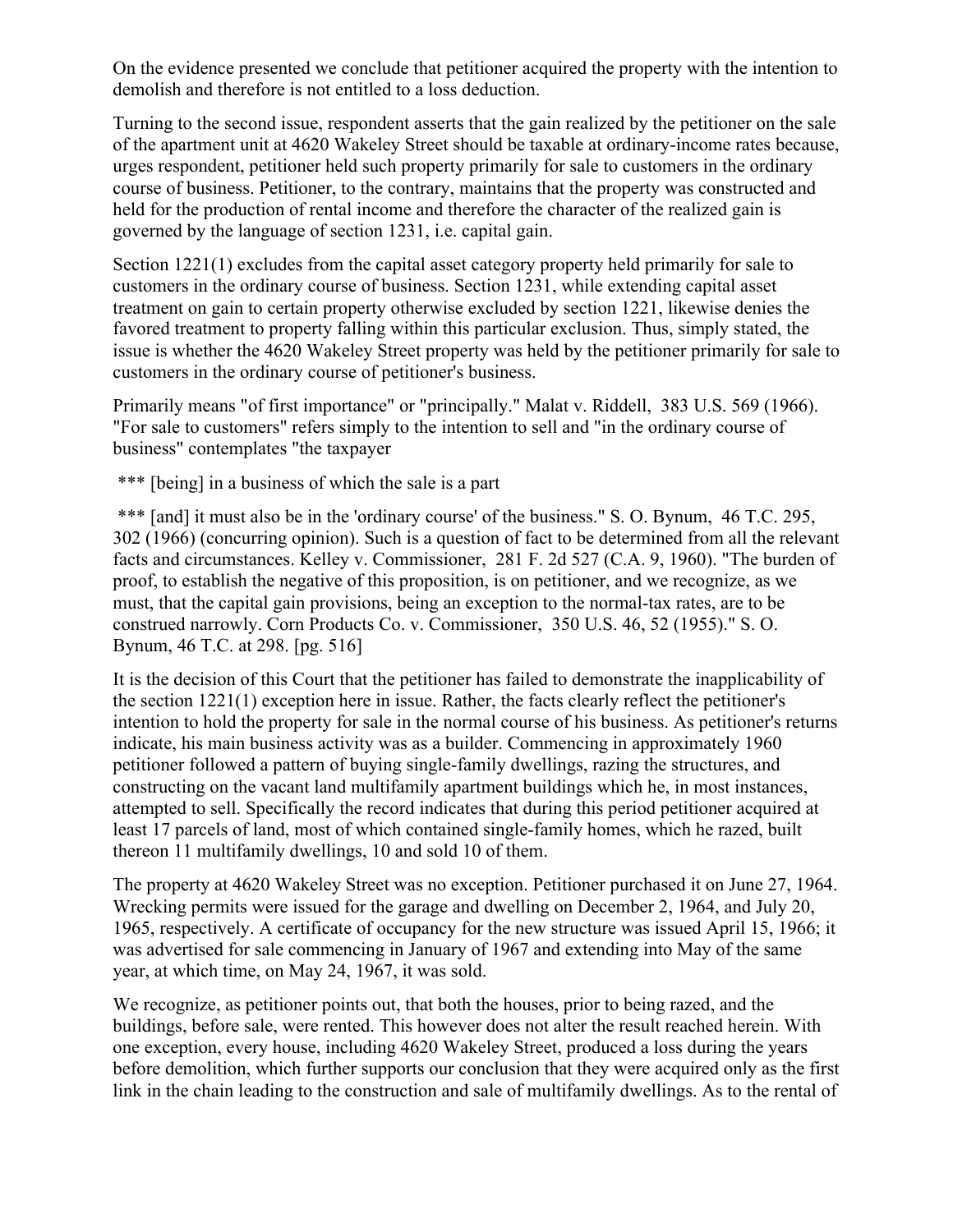the apartment units, the facts demonstrate that it was the petitioner's consistent practice to rent the structures prior to sale. In this way he apparently felt he could demand a greater selling price. For example, the advertisement for sale of the building located at 3128-30 Chicago Street stated, "a very good investment with over \$2,100 positive monthly income." Thus the rental merely assisted him in reaching his goal of selling the various parcels of real estate. This is further substantiated by the fact that for the taxable years ended 1966-68, the years before us, petitioner's income tax returns reflect net rental income of \$882.75, \$3,758,08, and \$483.55, respectively. Such is not indicative of a rental real estate business.

The purpose of the statutory provision with which we deal is to differentiate between the "profits and losses arising from the everyday operation of a business" on the one hand (Corn Products Co. v. Commissioner, 350 U.S. 46, 52) and "the realization of appreciation in value accrued over a substantial period of time" on the other. (Commissioner v. Gillette Motor Co., 364 U.S. 130, 134.) [Malat v. Riddell, 383 U.S. at 572.]

#### [pg. 517]

Clearly the gain realized on the sale of 4620 Wakeley Street arises from the petitioner's everyday operation of his business.

We are next required to determine whether, and if so, to what extent, the depreciation deductions claimed by petitioner with regard to the various single-family dwellings and apartment units were proper. This necessitates an examination of three separate questions.

Turning to the first question, respondent contends that the homes 11 were acquired with the intention to demolish and therefore the depreciation deductions claimed prior to demolition must be disallowed to the extent such depreciation exceeds net rental income. Petitioner again asserts that the intent to demolish was fixed after acquisition thereby permitting a "normal" depreciation deduction.

The single-family homes were acquired with the intention to demolish. As we concluded previously, petitioner was in the business of building and selling apartment units. He acquired 13 single-family dwellings, sold one in the year acquired, retained ownership of one, and demolished the remaining 11. Few, if any, improvements were made to the houses between the time of acquisition and their destruction. While the homes were all rented (except 4619 Wakeley Street) prior to demolition, every house but one (which was sold in the year acquired) produced a loss. And as we noted earlier, "The fact that a certain value was placed on the building at the time of purchase, that the buildings were rented and rent collected, and depreciation claimed is deemed immaterial. The original intention is the determining factor." (Emphasis supplied.) Lynchburg National Bank & Trust Co., 20 T.C. at 673-674. Hillside National Bank, 35 T.C. 879 (1961); United States v. Ivey, 294 F. 2d 799 (C.A. 5, 1961); Panhandle State Bank, 39 T.C. 813 (1963).

Having determined that the structures were acquired with the intention to demolish 12 we must now decide, as respondent contends, whether the allowable depreciation is limited to the extent of net rental income. 13 (Gross rents less expenses other than depreciation.) While we can find no case law precisely on point the regulations at 1.165-3(a)(2)(i) face the issue squarely. It states:

(2) (i) If the property is purchased with the intention of demolishing the buildings and the buildings are used in a trade or business or held for the [pg. 518]production of income before their demolition, a portion of the basis of the property may be allocated to such buildings and depreciated over the period during which they are so used or held. \*\*\* the portion of the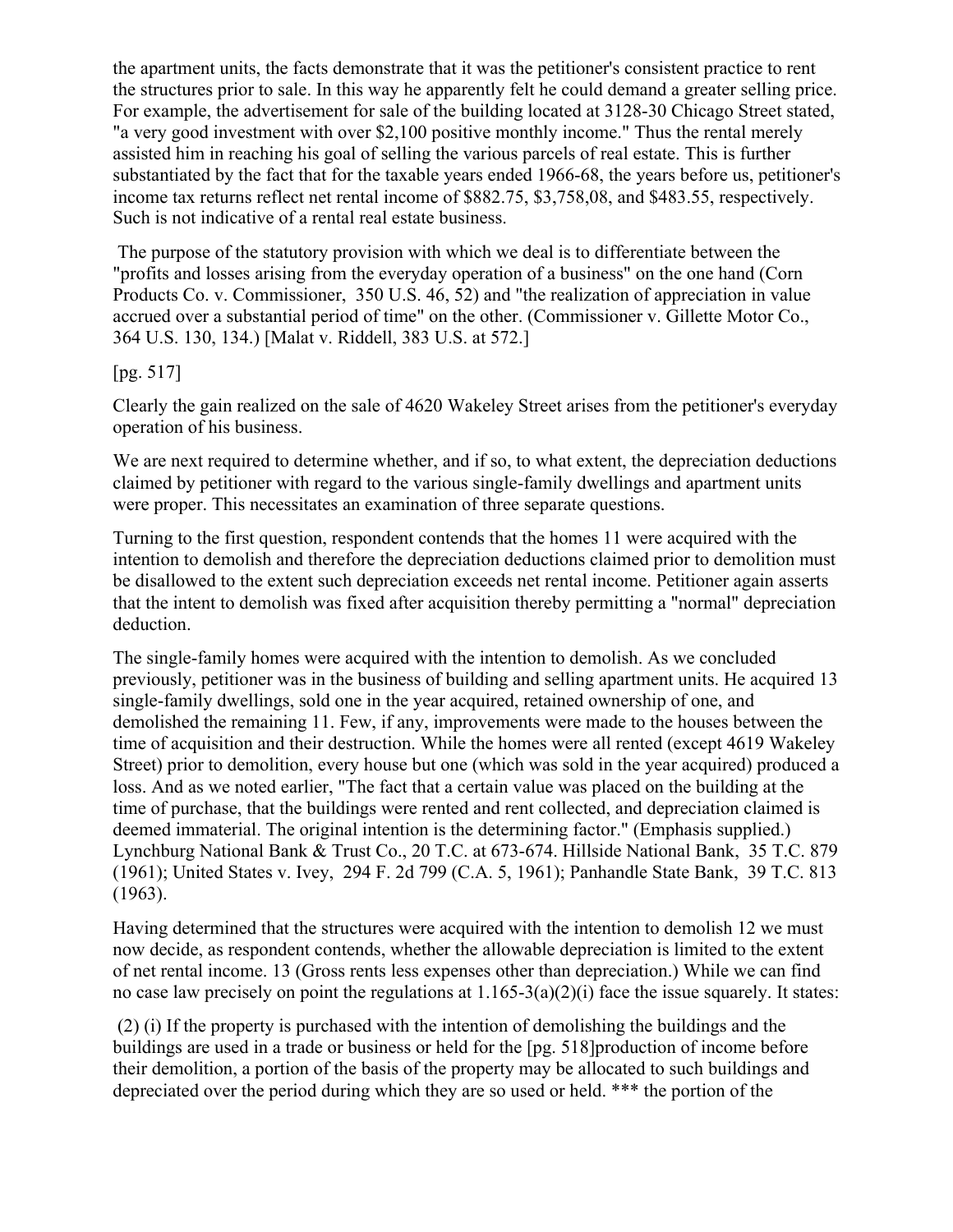purchase price which may be allocated to the buildings shall not exceed the present value of the right to receive rentals from the buildings over the period of their intended use. The present value of such right shall be determined at the time that the buildings are first used in the trade or business or first held for the production of income. \*\*\*

However, compare Mechanics & Merchants Bank v. United States, 164 F. Supp. 246 (Ct. Cl. 1958), and Lynchburg National Bank & Trust Co., supra, promulgated prior to the above-quoted regulations. 14

We find these regulations to be both logical and reasonable. To completely deny a depreciation deduction would be in essence a tax on gross income. To permit depreciation regardless of the properties' estimated anticipated income would be to create a basis for property which we initially determined to have no basis, since the purchase of land with the intent to demolish a building is in essence solely the purchase of the land. What the regulations are attempting to do is fit within these two extremes through the creation of an exception to their own provisions by assigning a limited basis to the building permitting a depreciation deduction to the extent of anticipated income. This prevents undue hardship to the taxpayer on the one hand and attempts to prevent tax avoidance through excessive depreciation deductions on the other. We therefore uphold respondent's partial disallowance of the claimed depreciation deductions.

The second of the three questions relates to the depreciable bases assignable to three of the constructed apartment buildings. 15 Petitioner has in essence added to the cost of the apartment units the undepreciated cost at the time of demolition of the single-family homes. 16 Respondent, once again relying on the regulations at 1.165-3 (a) (3), which states:

(3) The basis of any building acquired in replacement of the old buildings shall not include any part of the basis of the property originally purchased even though such part was, at the time of purchase, allocated to the buildings to be demolished for purposes of determining allowable depreciation for the period before demolition.

disallows the added basis factor.

We hold for the respondent. As we have pointed out previously, if land is purchased with the intent to demolish a building situated [pg. 519] thereon, the purchase price is allocated to the land since it is deemed that the building had no value. Thus there is no basis to carry over. Lynchburg National Bank & Trust Co., 20 T.C. 670 (1953). To the extent the building is rented prior to destruction an estimated basis is assigned. However, as the regulations point out, "any portion of the basis of the buildings which has not been recovered through depreciation

\*\*\* at the time of the demolition of the buildings is allowable as a deduction under section 165." Sec. 1.165-3(a) (2) (ii), Income Tax Regs. 17 Therefore under no circumstances would there be a carry-over basis. 18

The third and final question concerns the respondent's partial disallowance of depreciation deductions (in excess of net rental income) allocable to several of the apartment buildings 19 on the theory that they were held primarily for sale in the ordinary course of business.

It is fundamental that property subject to the provisions of section 1221(1) 20 is not depreciable property. Luhring Motor Co., 42 T.C. 732 (1964); Duval Motor Co., 28 T.C. 42, affd. 264 F. 2d 548 (C.A. 5, 1959); sec. 1.167(a)-(2), Income Tax Regs. Previously we concluded that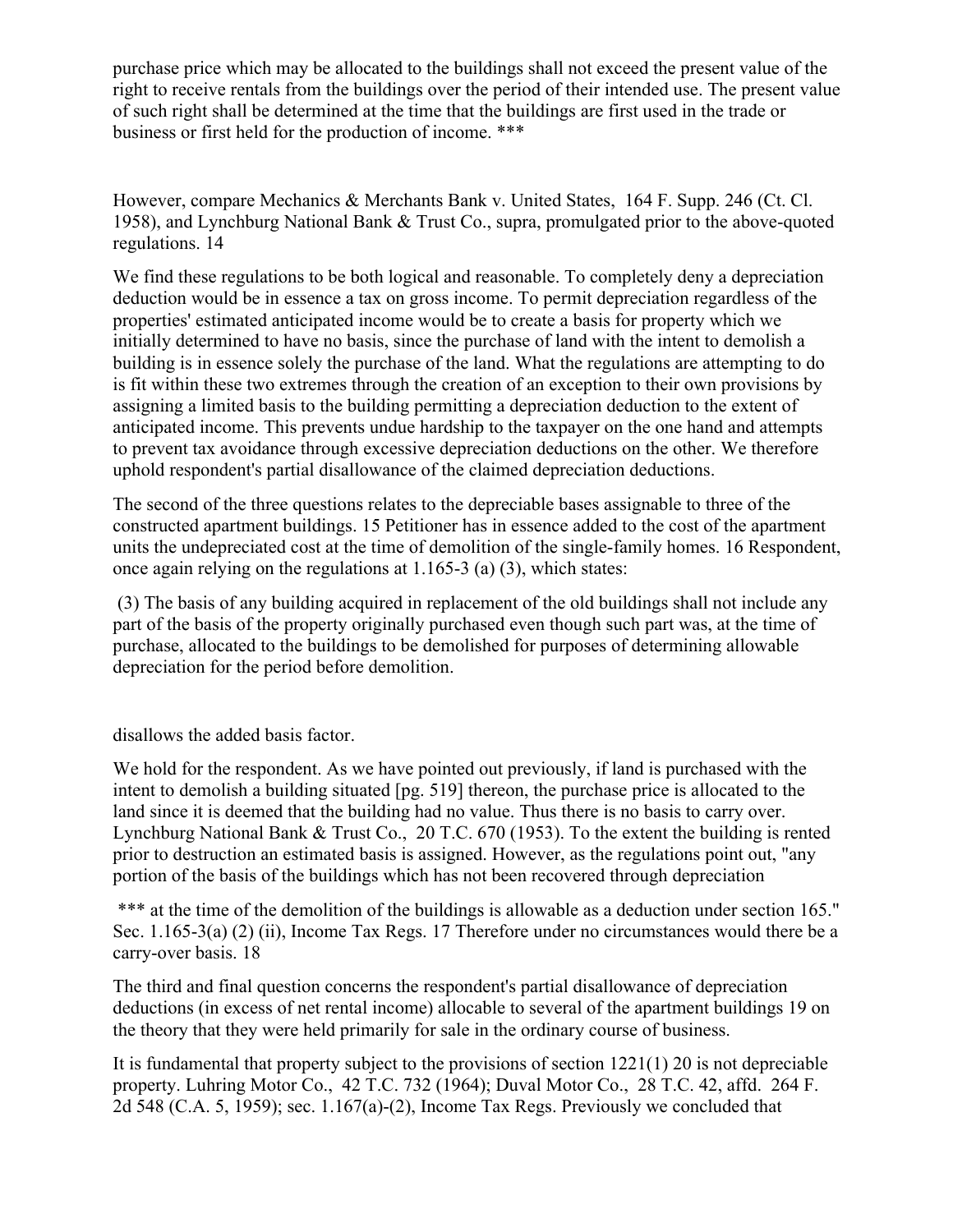petitioner was in the business of building and selling apartment buildings. However it is well settled that while a person may be in the business of selling a particular product, he can at the same time hold a similar product for investment purposes. See sec. 1236; William B. Howell, 57 T.C. 546, 557 (1972). Due to the retention of the property, the length of time held, the lack of advertising for sale, and the rental income produced during 1968, it is our conclusion that the apartment building at 4801 Underwood Street qualifies as investment property. We uphold respondent's disallowance with respect to the other parcels. [pg. 520]

The fourth and final issue relates to whether petitioner is entitled to a depreciation deduction on an automobile. In the fall of 1968 petitioner acquired a new 1969 Ford automobile which he used in his business. On his Federal income tax return for the year ended 1968 he deducted automobile expenses based on mileage and in addition claimed a depreciation deduction. Respondent disallowed the claimed depreciation.

We hold for the respondent. Petitioner is entitled to only one deduction. He chose an optional method of computing automobile expenses based on a mileage rate. This deduction is in lieu of an itemized list of expenses including depreciation. Since petitioner chose the optional method he is not entitled to a depreciation deduction.

Decision will be entered under Rule 50.

1 All statutory references are to the Internal Revenue Code of 1954, as amended, unless otherwise indicated.

2 Respondent allowed a depreciation deduction to the extent of the net rental income produced by the various structures (rental income less other deducted items).

3 The stipulation indicates the correct address as 4801 Underwood Street. The wrecking and building permits state 4801 Underwood Avenue.

4 The 1966 tax return indicates a basis for depreciation of \$56,330.20. The 1967 return however reflects a basis on the sale of the house of \$57,955.20. The difference is unexplained.

5 Recapture of accelerated depreciation under sec. 1250.

6 Included within the City's report were the following conditions-inadequate electrical wiring, loose and falling plaster, broken windows, poor plumbing, decayed floors, termite runs, general deterioration, and general structural unsoundness.

7 Sec. 1.165-3 Demolition of buildings.

(a) Intent to demolish formed at time of purchase.-(1)

\*\*\* when, in the course of a trade or business or in a transaction entered into for profit, real property is purchased with the intention of demolishing either immediately or subsequently the buildings situated thereon: No deduction shall be allowed under section 165(a) on account of the demolition of the old buildings even though any demolition originally planned is subsequently deferred or abandoned. The entire basis of the property so purchased shall, notwithstanding the provisions of §1.167(a)-5, be allocated to the land only. Such basis shall be increased by the net cost of demolition or decreased by the net proceeds from demolition.

8 Sec. 1.165-3(b). Intent to demolish formed subsequent to time of the acquisition.-(1)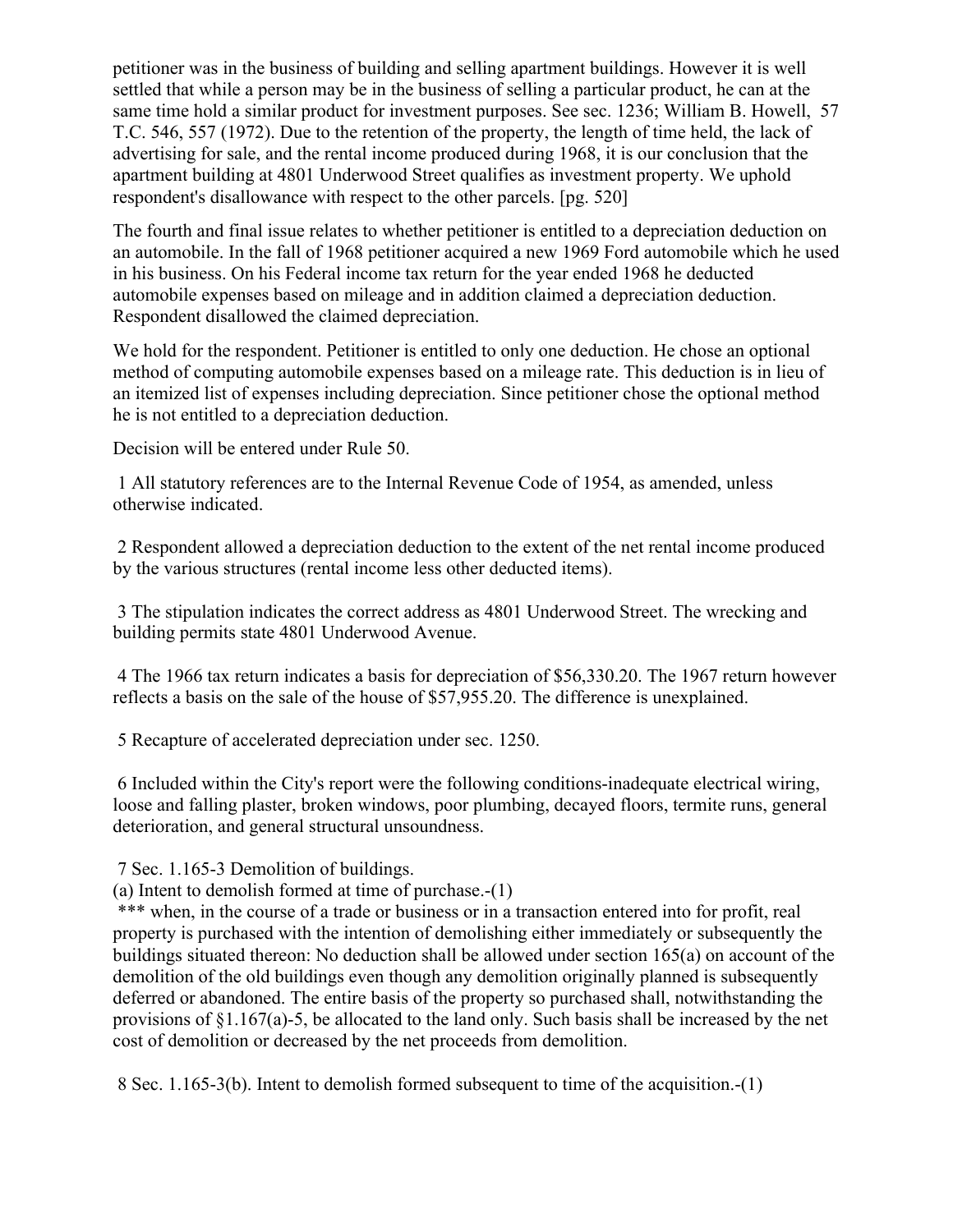\*\*\* the loss incurred in a trade or business or in a transaction entered into for profit and arising from a demolition of old buildings shall be allowed as a deduction under section 165(a) if the demolition occurs as a result of a plan formed subsequent to the acquisition of the buildings demolished. The amount of the loss shall be the adjusted basis of the buildings demolished increased by the net cost of demolition or decreased by the net proceeds from demolition. See paragraph (c) of  $\S1.165$ -1 relating to amount deductible under section 165. The basis of any building acquired in replacement of the old buildings shall not include any part of the basis of the property demolished.

9 Sec. 1.165-3(c)(2) An intention at the time of acquisition to demolish may be suggested by:

(i) A short delay between the date of acquisition and the date of demolition;

(ii) Evidence of prohibitive remodeling costs determined at the time of acquisition;

(iii) Existence of municipal regulations at the time of acquisition which would prohibit the continued used of the buildings for profit purposes;

(iv) Unsuitability of the buildings for the taxpayer's trade or business at the time of acquisition; or

(v) Inability at the time of acquisition to realize a reasonable income from the buildings. (3) The fact that the demolition occurred pursuant to a plan formed subsequent to the acquisition of the property may be suggested by:

(i) Substantial improvement of the buildings immediately after their acquisition;

(ii) Prolonged use of the buildings for business purposes after their acquisition;

(iii) Suitability of the buildings for investment purposes at the time of acquisition;

(iv) Substantial change in economic or business conditions after the date of acquisition;

(v) Loss of useful value occurring after the date of acquisition;

(vi) Substantial damage to the buildings occuring after their acquisition;

(vii) Discovery of latent structural defects in the buildings after their acquisition;

(viii) Decline in the taxpayer's business after the date of acquisition;

(ix) Condemnation of the property by municipal authorities after the date of acquisition;or

(x) Inability after acquisition to obtain building material necessary for the improvement of the property.

10 Several of the parcels were combined in the construction of one apartment building.

11 The homes include 4801 Underwood Street, 4715 Wakeley Street, 4719 Wakeley Street, 4615 Wakeley Street, 4617 Wakeley Street, and 4708 Davenport Street.

12 It is our conclusion that 4708 Davenport Street was also acquired with the intent to demolish, though it had not yet been destroyed at time of trial. The property was acquired in June of 1968, the last year in issue. Petitioner reported a \$917 loss for the first ½ year held. It, like the other homes, had a relatively low-cost basis. Combining these facts with the clear pattern demonstrated above we are compelled to hold for the respondent.

13 Had the property not been rented there would be no depreciation deductions because there would be no basis to depreciate-cost allocated solely to the land. Lynchburg National Bank & Trust Co., 20 T.C. 670 (1953).